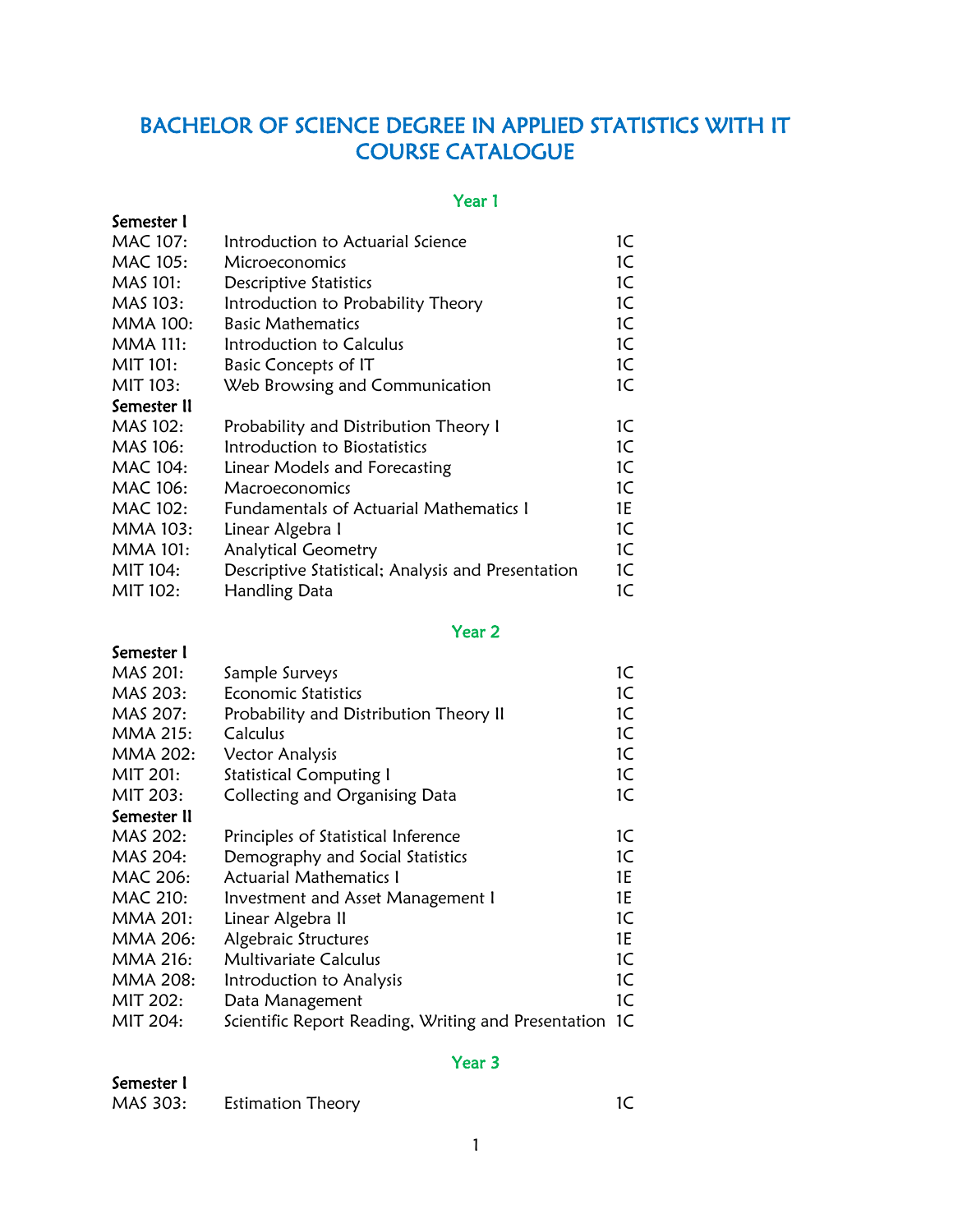| MAS 305:        | <b>Stochastic Processes I</b>               | 1C             |
|-----------------|---------------------------------------------|----------------|
| MAS 307:        | Theory of Sampling Techniques               | 1C             |
| MAS 309:        | Time Series Analysis and Forecasting        | 1C             |
| MAS 311:        | <b>Statistical Demography I</b>             | 1E             |
| <b>MAS 313:</b> | Principles of Econometrics                  | 1E             |
| <b>MAS 315:</b> | <b>Statistical Genetics</b>                 | łΕ             |
| MMA 300:        | Real Analysis I                             | 1 <sup>C</sup> |
| <b>MMA 301:</b> | <b>Ordinary Differential Equations I</b>    | 1C             |
| MIT 301:        | <b>Computer Based Survey Techniques</b>     | 1C             |
| MIT 303:        | Computers Applied to Mathematics            | 1C             |
| Semester II     |                                             |                |
| MAS 302:        | <b>Mathematical Methods</b>                 | 1C             |
| MAS 304:        | Test of Hypothesis                          | 1C             |
| MAS 306:        | <b>Statistical Modelling</b>                | 1C             |
| MAS 308:        | Analysis of Experimental Designs I          | 1E             |
| MAS 310:        | <b>Stochastic Decision Models I</b>         | 1E             |
| MAS 312:        | <b>Statistical Computing II</b>             | 1E             |
| MAS 314:        | Research Methodology                        | 1C             |
| MAC 300:        | <b>Financial Mathematics II</b>             | 1E             |
| MAC 302:        | Methods of Actuarial Investigations         | 1E             |
| MAC 304:        | Actuarial Life Contingencies I              | 1E             |
| MAC 306:        | <b>Financial Economics</b>                  | 1E             |
| MMA 303:        | Complex Analysis I                          | 1C             |
| MMA 312:        | <b>Operations Research I</b>                | 1C             |
| MIT 304:        | Introduction to Object-Oriented Programming | 1C             |
| MIT 302:        | <b>Statistical Computing II</b>             | 1C             |
| Semester III    |                                             |                |
| MAS 317:        | <b>Industrial Attachment</b>                | 1C             |
|                 | Year 4                                      |                |
| Semester I      |                                             |                |
| MAS 401:        | <b>Further Distribution Theory</b>          | 1C             |
| $MAS$ $A\Omega$ | Non-Parametric Methods                      | $1\subset$     |

| MAS 403: | Non-Parametric Methods                     | 1C  |
|----------|--------------------------------------------|-----|
| MAS 405: | Analysis of Experimental Designs II        | 1E. |
| MAS 407: | <b>Further Time Series Analysis</b>        | 1E  |
| MAS 409: | Further Sample Survey Theory and Methods   | 1E  |
| MAS 411: | <b>Stochastic Decision Models II</b>       | 1E  |
| MAS 413: | Stochastic Models for Biological Processes | 1E  |
| MAS 415: | <b>Biometric Models</b>                    | 1E  |
| MAS 417: | Statistical Demography II                  | 1E  |
| MAS 419: | Econometric Models 1                       | 1E  |
| MAS 421: | Stochastic Processes II                    | 1E  |
| MAS 423: | <b>Practical Statistics</b>                | 1C  |
| MAS 425: | Labour Dynamics                            | 1E  |
| MAS 427: | Agricultural Indices                       | 1E  |
| MAS 429: | Energy Analysis                            | 1E  |
| MAS 431: | Teaching of Statistics                     | 1E  |
| MAC 403: | Actuarial Life Contingencies II            | 1E  |
| MAC 411: | Theory of Business Decisions               | 1E  |